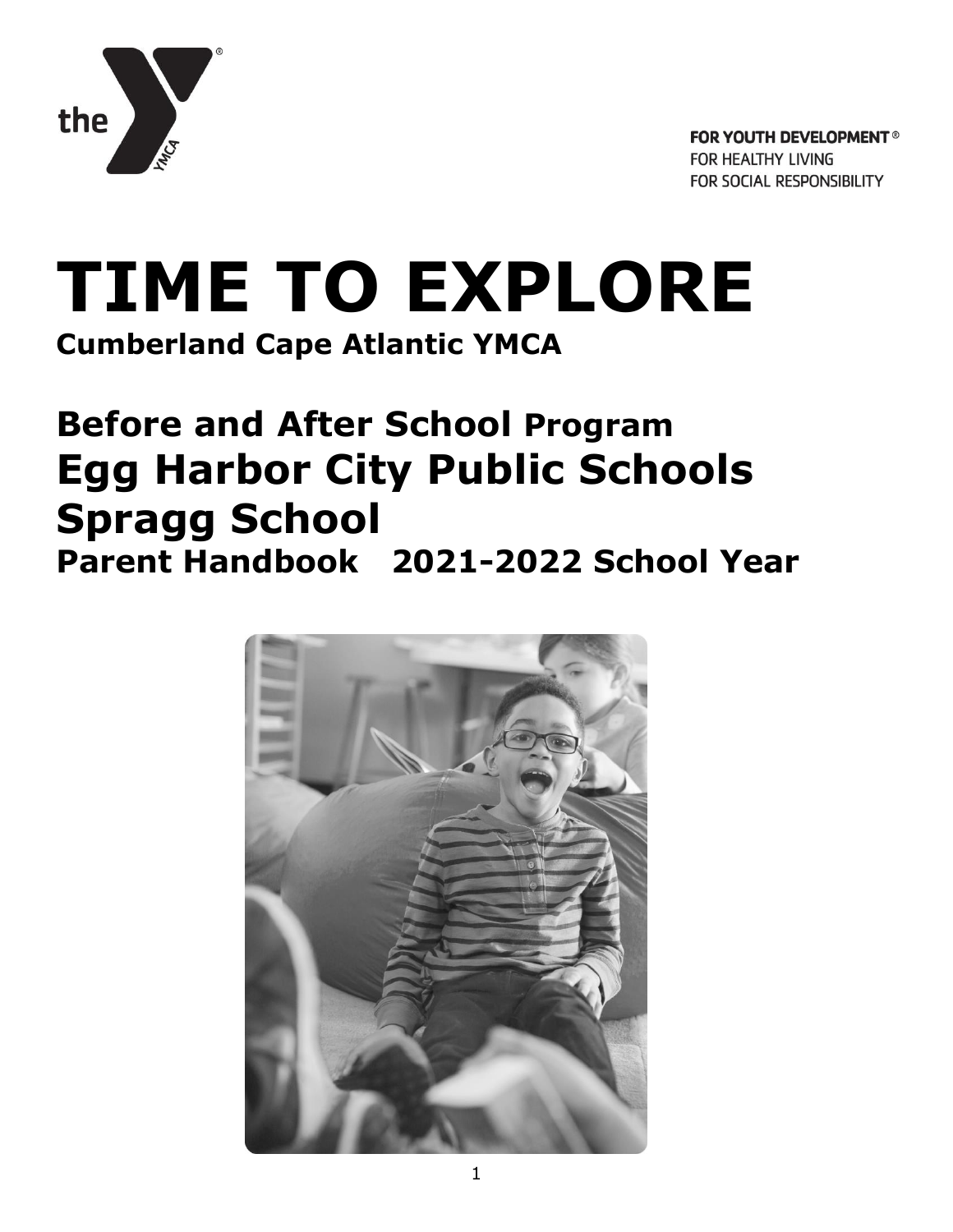

## **Table of Contents**

| Welcome to YMCA School Age Childcare    | 3       | <b>Program Specifics</b>                 | 9         |
|-----------------------------------------|---------|------------------------------------------|-----------|
| Program Goals                           | 4       | Daily Schedule                           | 9         |
| <b>Volunteer Opportunities</b>          | 4       | Homework time                            | 9         |
| Contact Information                     | 4       | Healthy U Program                        | 9         |
| <b>Business Policies and Procedures</b> | 5       | Reebok (BOKS)                            | 9         |
| Program Hours                           | 5       | Snack                                    | 9         |
| YMCA Membership                         | 5       | Attendance                               | 10        |
| Making Payments                         | 5       | Absence                                  | 10        |
| Late Payment Fees                       | 5       | Sign In/Out                              | 10        |
| Program Information                     | 6       | Authorization on the Release of Children | 10        |
| Non-registration Items                  | 6       | Late Pick-up Fee                         | 10        |
| <b>School Closings</b>                  | 6       | Late Pick-up Procedure                   | 10        |
| Communication with parents              | 6       | Refusal of Release                       | 10        |
| Program Staffing                        | 7       | <b>Medical Policies</b>                  | 11        |
|                                         |         | Policy on the Management of              | 11        |
| Ratios                                  | 7       | Communicable Diseases                    |           |
| <b>Staff</b>                            | 7       | Excludable Communicable Diseases         | 11        |
| Program Rules                           | $7 - 8$ | Medication                               | $11 - 12$ |
| Discipline Policy                       | 7       | Emergencies                              | 12        |
| <b>Expulsion Policy</b>                 | 7       | Parental Engagement                      | 12        |
| <b>Staff and Participant Rules</b>      | 8       | Newsletter and Calendar                  | 12        |
| Rules for the Staff                     | 8       | Miscellaneous                            | 13        |
| <b>Rules for Participants</b>           | 8       | Financial Assistance - Y Cares           | 13        |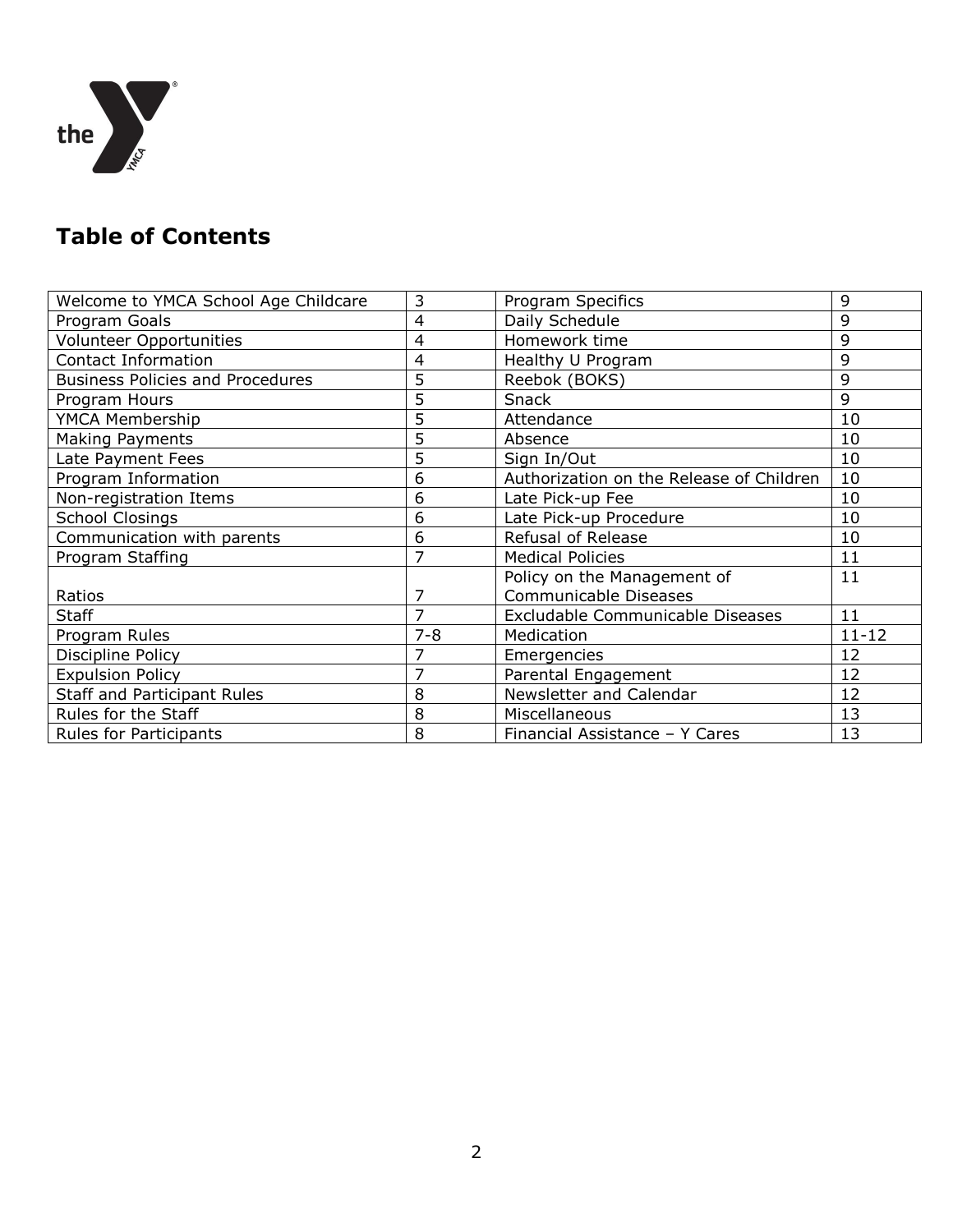

#### **WELCOME TO YMCA SCHOOL AGE CHILDCARE!**

Dear Program Participants and Parents,

Thank you for enrolling your child into the Cumberland Cape Atlantic YMCA's After School Program. The entire YMCA staff would like to welcome you to our program. Each of us hopes your child's experience with us is a positive one. We all share a common goal – to provide a safe, trusting atmosphere in which your children can grow, develop new interests and friendships, and have fun.

The policies outlined in this handbook are what you may expect from the program and what our team members expect for program participants and their parents. In order for your child to have a positive experience in our program, parents and staff must work together. We hope you find this handbook to be helpful.

Some of our standards for the After School Program include:

- Providing a safe, developmentally appropriate environment for your child(ren)
- Nourishing the self-worth of each child
- Developing children's personal and interpersonal social skills, and promote respect for cultural diversity through varying activities
- Providing children with a strong physical, social, and emotional foundation
- Modeling the importance of character development through Caring, Honesty, Respect, and Responsibility
- Homework assistance
- **Healthy U:** this program is designed to promote physical activity and healthy lifestyles in children. Children are given opportunities to engage in fun filled non – competitive structured group games that allow children to engage in physical activity three times a week for 35 minutes at a time using the C.A.T.C.H (Coordinated Approach To Child Health)
- **Reebok (BOKS)**: Building Our Kids' Success, or BOKS, encourages children to be the best they can be at fundamental gym concepts such as running, planks, and sit-ups. This Reebok program is designed to give kids a body and brain boost to set them up for a successful school day.

Your involvement as a parent/caregiver in the program is extremely important for our continued success. It is important to keep in touch with the staff after your child(ren) begin participating and to stay informed about their time at the program.

We are excited that you have selected our program. Please do not hesitate to call if you have questions, comments, or suggestions.

Sincerely,

**Theresa Booth Senior Director of Child Development**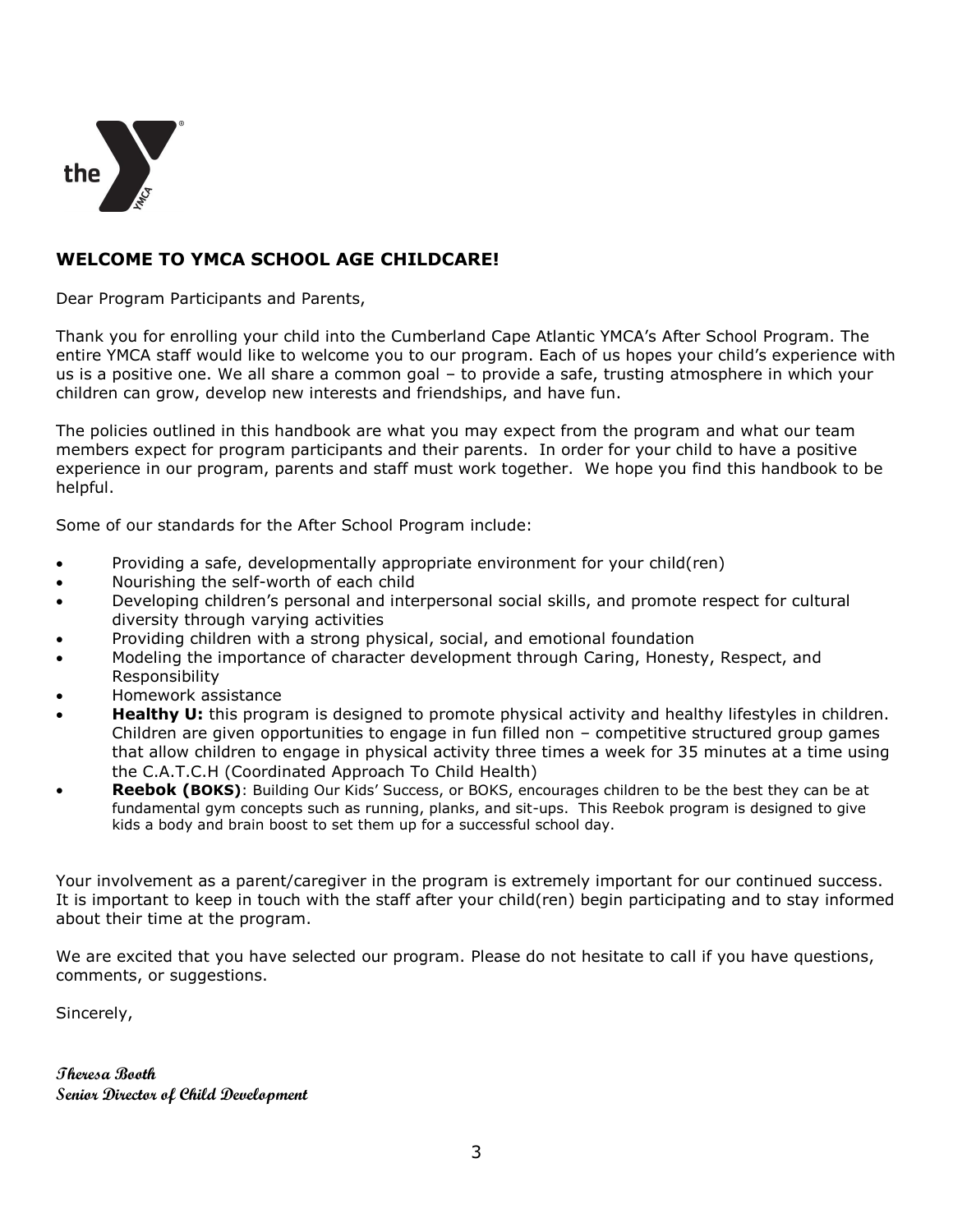

#### **The YMCA Mission Statement**

We are a nonprofit charitable organization that is part of a worldwide association based on Christian principles, inclusive of all people, dedicated to fostering opportunities for all individuals, families and communities through programs that build healthy spirit, mind, and body for all.

#### **Program Goals**

In our program, it is our goal to instill in your children Improved and Sustained Character, so they learn to accept and demonstrate the YMCA's core values of **H**onesty, **R**espect, **R**esponsibility, and **C**aring.

- $\div$  Appreciation of Diversity Respect people of different ages, abilities, incomes, races, religions, cultures, and beliefs. Reflect the diversity of our community.
- ❖ Enhance Social and Leadership Skills -Experience leadership development through service to the community.
- $\div$  Increase Learning and Education Acquire new knowledge and build skills, increasing motivation to learn.
- ❖ Better Health and Well-being Improve and increase physical activity and practice heathy eating habits.
- ❖ Authentic Relationships and a Sense of Belonging – Learn to care about, communicate, and cooperate with peers and adults.
- $\div$  Sense of Hope and Purpose Develop positive self-awareness and confidence in abilities. Feel secure and be willing to explore and engage with the world around them.

#### **Contact Information**

#### **Child Care Administrative Coordinator:** Christine Madison 856-691-0030 extension 123

[cmadison@ccaymca.org](mailto:cmadison@ccaymca.org)

#### **Financial Services Coordinator:**

Chanyra Williams 856-691-0030 extension 111 [cwilliams@ccaymca.org](mailto:cwilliams@ccaymca.org)

#### **Mailing Address:**

1159 E. Landis Avenue Vineland, NJ 08360 Attn: SACC Program

#### **Childcare Annex Address:**

1173 E. Landis Avenue Building B, Suite 4 Vineland, NJ 08360

#### **Site Contact Info:**

601 Buffalo Avenue Egg Harbor City, NJ 08215 609-965-1034 ymcaspragg@gmail.com

#### **TAX ID NUMBER:** 210-635-053

**Fax: 856-212-3329**

**Remind App:**  http://www.remind.com/join/ymcaspra

**Get connected with us:**



 **ccaymca**

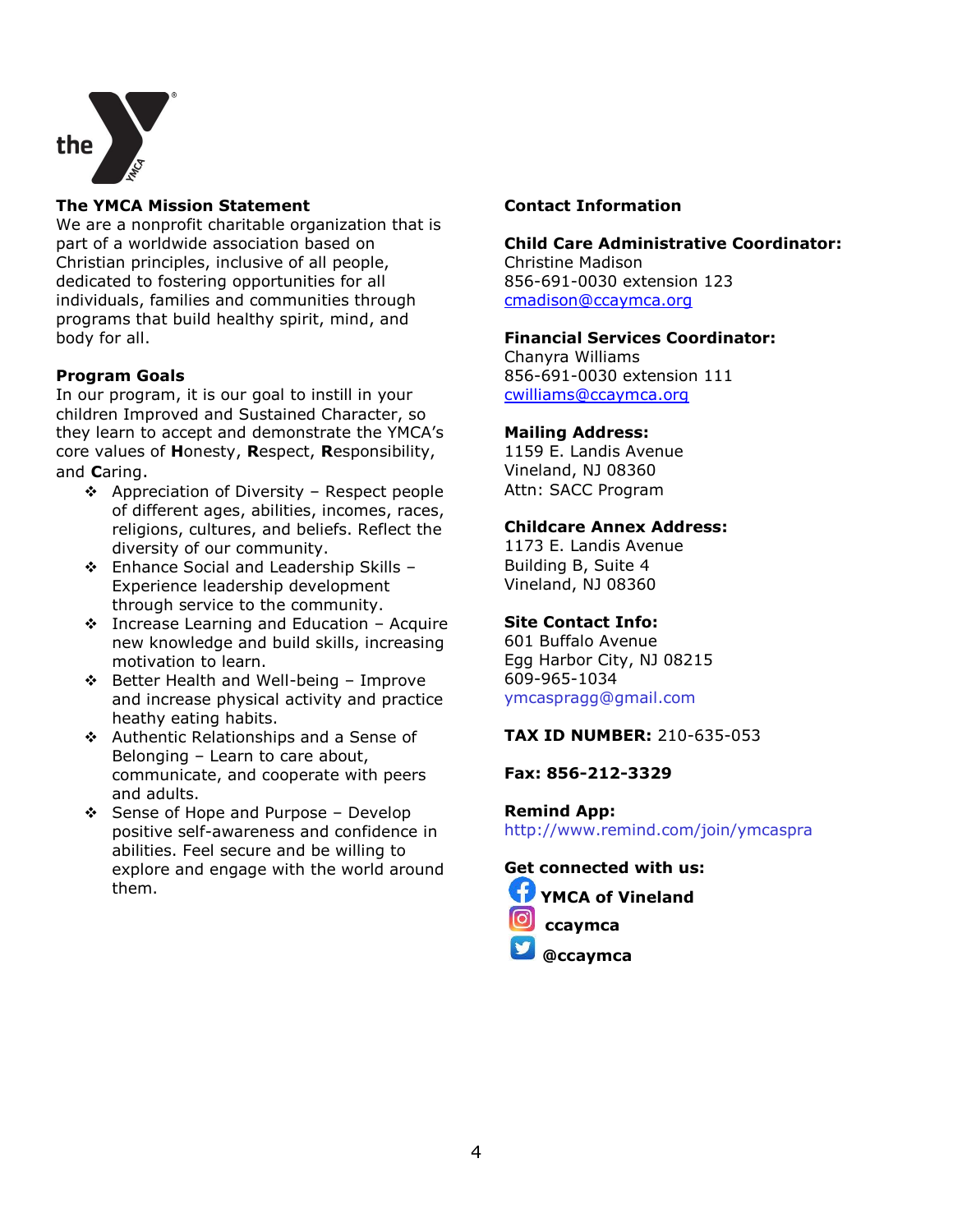

## **Business Policies and Procedures**

#### **Program Hours**

Before Care is open from 6:30am until the beginning of school. After Care is available from dismissal until 6:00pm. On days when there is a delayed opening due to weather the YMCA program will not run in the morning. On days when there is a 12:20pm dismissal, the school does not serve lunch, please provide your child with a packed lunch and we will have them eat when they are in our care.

#### **YMCA Membership**

To enroll in our Before and After School Program, all participants must register as a Program Member. The cost for one child is \$30.00 for one year, or \$55.00 for a family (parents may also be included on the family membership). As a Program Member, you will also be able to register for youth programs, such as swim lessons, youth sports, etc. and have access to attend any family events during the year. You may also upgrade your membership to a Facility Membership at any time to access our Family Fitness Center, Family Health and Adventure Center, and Indoor Pool. See the Member Service Desk for more information.

#### **Making Payments**

Tuition can be paid:

- o Annually
- o Monthly (September through June)
- o Semi-monthly (September through June)

Fees are based on 180 school days, divided equally over the school year. If you would like to use our semi-monthly payment option, you must enroll in automatic payments. These payments will be taken out on the 5th and 20th of the month prior to service. We accept cash, checks, Visa credit cards, as well as Debit Cards. No payments will be taken by the site staff. DO NOT MAIL CASH

Because we are a licensed center, we are required to engage staff based on the number of children enrolled. We cannot give tuition refunds for days your child is absent.

#### **Payments can be made by any of the below:**

- Visiting the YMCA Member Service Desk at 1159 E. Landis Avenue, Vineland, NJ 08360
- Mailing payment to the above address, Attention: SACC Program
- Fax completed paperwork to 856-212- 3329, Attention: SACC Program; payment must be made over the phone once we receive completed paperwork
- Calling the Member Service Desk at 856- 691-0030 to make payment over the phone
- Enrolling in our automated monthly E-Pay system. Payments will automatically be deducted from a checking account or credit card on the 20th of each month.

#### **Late Payment Fees**

**PLEASE NOTE THAT PAYMENT IS DUE BY THE 20th OF EACH MONTH, PRIOR TO THE** 

**MONTH OF SERVICE**. Payments made after the due date will result in a \$20.00 non-refundable late charge. Failure to keep account current will result in exclusion from the program.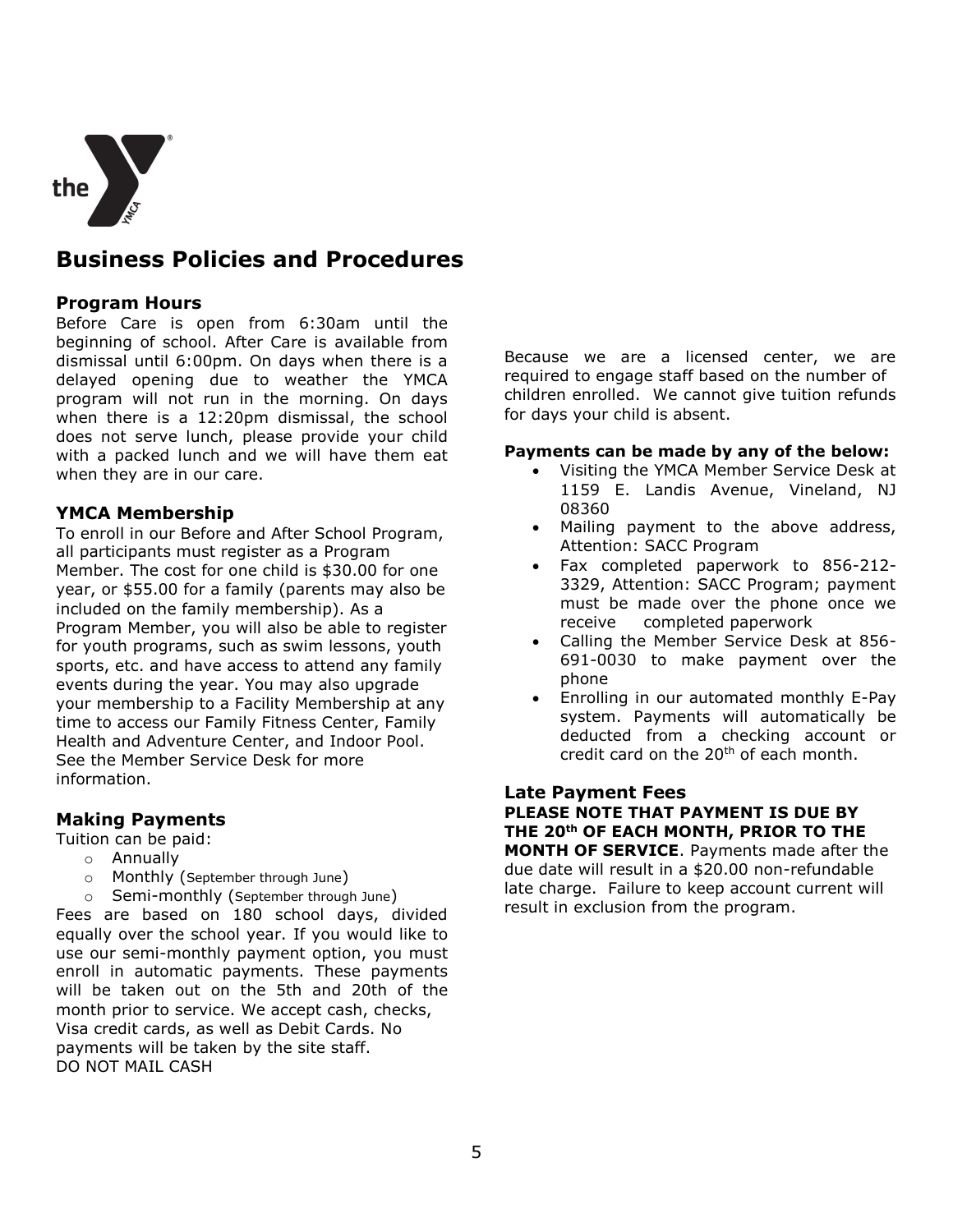

## **PROGRAM INFORMATION**

#### **Non-Registration Items**

**Withdrawals/Schedule changes:** Parents are requested to provide notification of intent to withdraw as soon as they become aware that it will be necessary. If you have a schedule change that will require a change in enrollment, **please contact the Childcare Department directly to withdraw your child or change their schedule at 856-691-0030 ext. 111 or 123.**

#### **School Closings**

The YMCA Program will be closed based on the Spragg School calendar. Please follow us on Facebook or Twitter to receive weather-related program information.

#### **Communication with Parents**

- **Remind App:** Use the Remind App to make us aware when you are picking up your child. We will have your child ready.
- **Email:** A form is included in your registration packet to provide us with your email address for primary communication. We will utilize email to obtain payment information, send receipts, and relay any non-emergency information.
- **Phone:** Please provide us with the phone number you would like us to contact you in case of accidents/incidents involving your child, emergency closings, and other information we deem important.
- **Personal meetings:** If there is an issue you would like to discuss with the School Age Child Care Regional Supervisor, or one of the staff, we will arrange meeting times with the necessary parties. We may also request a personal meeting with you if necessary.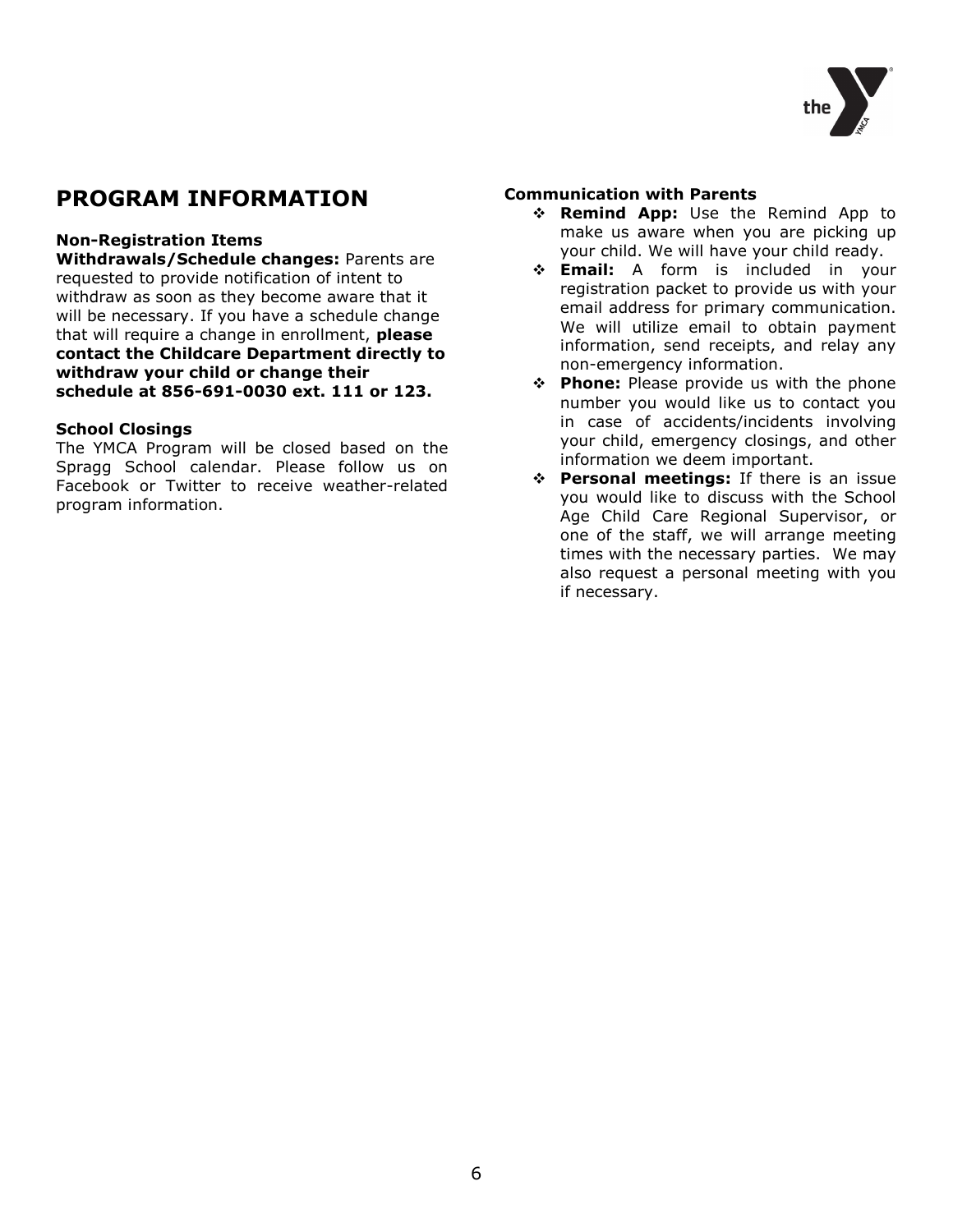

## **Program Staffing**

#### **Ratios**

School Age Childcare 1:15

#### **Staff**

We are proud to say that we have an exceptional staff at our after school programs. Many of our staff are education majors at college or professional teachers, and most staff have a background of working with children. All of our staff must successfully complete a background check, drug test, reference checks, fingerprints, and a Child Abuse Record Inquiry prior to beginning work at the YMCA of Vineland. Staff must also attend 20 hours of annual professional development, which includes CPR, AED, First Aid, state trainings, and Child Abuse Prevention.

## **Program Rules**

#### **Discipline Policy**

Our positive guidance policies and procedures will help children learn appropriate behavior. Children are presented with positive models of acceptable behavior. Behavior guidance standards are based upon the developmental needs of the children. Redirection and constructive solution techniques will be used by staff. Children are taught to use acceptable alternatives such as problem-solving and critical thinking skills in an effort to reduce conflict. All children and staff members will be protected and provided a safe and secure environment. Parental cooperation is encouraged and appreciated.

If necessary, the quiet time system will be used. Quiet time removes the child from the situation providing the child time to calm themselves.

When they are calm it gives them the opportunity to discuss the situation with a staff member. A child removed will be supervised at all times. The following behavior is considered unacceptable:

- Abusive language
- Wandering away from group activities
- Fighting
- Continuous disruptive behavior
- Dangerous activity
- Physical abuse of children or staff
- Theft
- Vandalism/mistreatment of property

If a child has a persistent behavior problem and the staff have exhausted all alternatives, a parent conference will become necessary.

#### **Expulsion Policy**

Unfortunately, there are reasons we have to expel a child from our program either on a short term or a permanent basis. We want you to know we will do everything possible to work with the family of the child(ren) in order to prevent this policy from being enforced. The following are reasons we may have to expel or suspend a child from this center.

#### **IMMEDIATE CAUSE FOR EXPULSION**

- The child is at risk of causing serious injury to other children or himself/herself.
- Parent threatens physical or intimidating actions toward staff members.
- Parents exhibits verbal abuse to staff in front of enrolled children.

#### **PARENTAL ACTIONS FOR CHILD'S EXPULSION**

- Failure to pay/habitual lateness in payment.
- Failure to complete required forms.
- Habitual tardiness when picking up your child.
- Physical or verbal abuse to staff.
- Correcting, reprimanding, or yelling at a child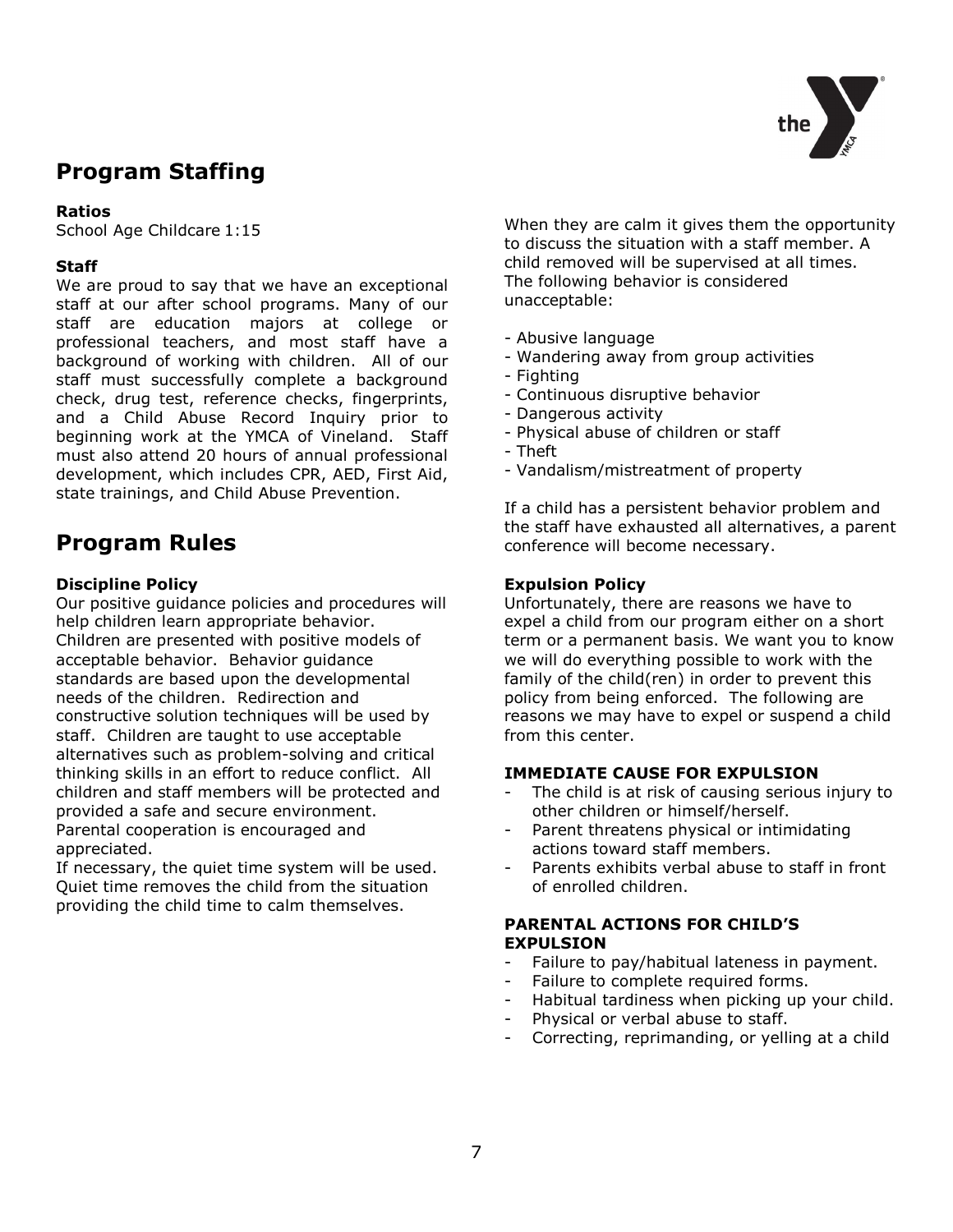## **Program Rules (continued)**

#### **CHILD'S ACTIONS FOR EXPULSION**

- Failure of a child to adjust after a reasonable amount of time.
- Uncontrollable tantrums/angry outbursts.
- Ongoing physical (fighting) or verbal abuse to staff or their children.
- Excessive biting.
- Dangerous activity, threats, theft, vandalism/mistreatment of property, possession of weapons, or illegal substances

#### **SCHEDULE OF EXPULSION**

- If after the remedial actions above have not worked, the child's parent/guardian will be advised verbally and in writing about the child and or/parent's behavior warranting an expulsion. An expulsion action is meant to be a period of time so that the parent/guardian may work on the child's behavior or to come to an agreement with the center.
- The parent/guardian will be informed regarding the length of the expulsion period.
- The parent/quardian will be informed about the expected behavioral changes required in order for the child or parent to return to the center.
- The parent/quardian will be given a specific expulsion date that allows the parent sufficient time to time to seek alternative child care
- Failure of the child/parent to satisfy the terms of the plan may result in permanent expulsion from the center

#### **A CHILD WILL NOT BE EXPELLED**

- If a child's parent/guardian:
	- Made a complaint to the Office of Licensing regarding a center's alleged violation of the licensing requirements
	- Reported neglect or abuse occurring at the center
	- Questioned the center regarding policies and procedures
	- Without giving the parent/guardian an adequate amount of time to make other child care arrangements

#### **PROACTIVE ACTIONS THAT WILL BE TAKEN IN ORDER TO PREVENT EXPULSION**

- Staff will try to redirect child from negative behavior
- Staff will reassess classroom environment appropriateness of activities and supervision
- Staff will always use positive methods and language while disciplining children
- Staff will praise behaviors
- Staff will consistently apply consequences for rules
- Child will be given verbal warnings
- A brief time out may be given so child can regain control
- Child may lose certain privileges
- Child's disruptive behavior will be documented and maintained in confidentiality
- Parent/guardian will not be notified verbally
- Parent/guardian will be given copies of the disruptive behaviors that might lead to expulsion
- Director, parent/guardian and classroom staff will have a conference to discuss how to promote positive behaviors
- Parent/guardian will be given literature or other resources regarding methods of improving behavior
- Recommendation of evaluation by professional consultation on premises
- Recommendation of evaluation by local school district child study team

#### **Staff and Participant Rules**

All children and staff will observe and follow rules and policies designated by the YMCA, which follow our organization's mission. These rules are designed to keep all participants safe.

#### **The Rules for the Staff**

The staff members are required to follow the YMCA Code of Conduct. A copy of this policy is available upon request.

#### **The Rules for Participants:**

- o Respect each other's feelings, personal space, and property.
- o Cooperate with each other.
- o Listen and follow the instructions of the staff.
- o Stay with the assigned group at all times.
- o Use proper language and tone of voice.
- o Tell a staff member if someone is bothering or upsetting you.
- o Clean up after yourself.

**\*Please note: There will be no refund if a child is dismissed from the program due to behavior.**

8

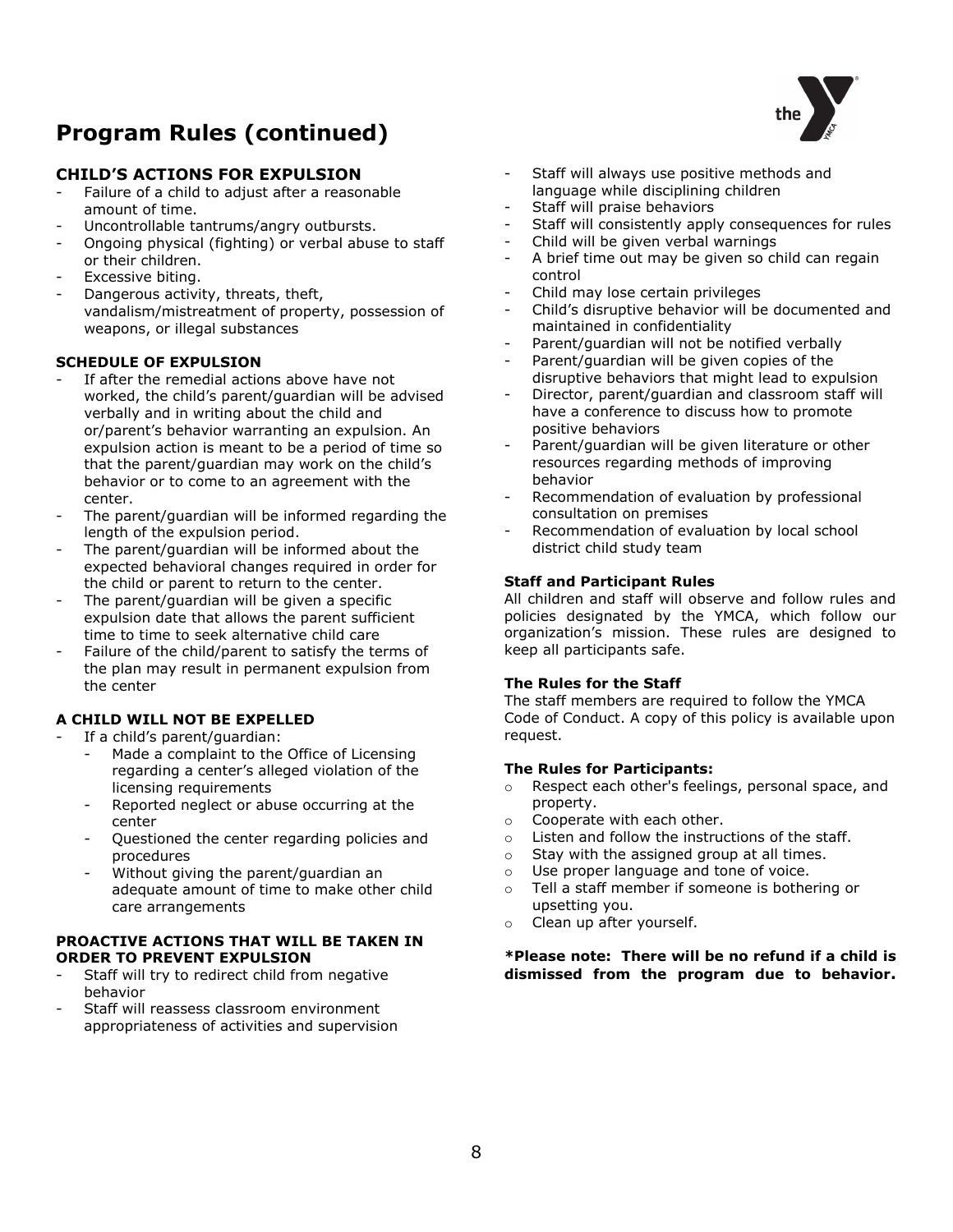## **Program Specifics**

#### **Daily Schedule**

The following is a sample of a typical afternoon program schedule. Please note that each site will participate in these activities, however times may vary.

- o Arrival, bathroom and attendance
- o Healthy snack
- o Homework or Quiet Activity (Such as reading, crafts, etc.)
- o Healthy U, Sanford Harmony, or Group Activity

#### **Homework Time**

We allocate approximately one (1) hour for homework on a daily basis. If you do not want your child to complete his/her homework at our program, please send them with a book to read during homework time. If your child needs additional time to complete his/her homework they will be permitted to continue but we cannot maintain a designated quiet area for them to work. If the homework is not done by activity time and will interfere with program quality for the child, and the rest of the children in the program, then the child will be instructed to put their homework away and participate. We are willing to work in cooperation with the parents to help the children succeed. Please understand that the staff will provide homework time, assistance and review their homework agendas; however, we cannot ensure this on a daily basis. So parents, please review their homework agendas every night.

#### **Healthy U Program**

The Healthy U Program uses the **CATCH** Curriculum, **C**oordinated **A**pproach **T**o **C**hild **H**ealth will be open to children ages 3 to 12 enrolled in YMCA after-school programs. Healthy U has three distinct components: physical education, nutrition education, and parental involvement.

o The physical education component is evidence-based and incorporates fun fitness activities.

- o The nutrition education component teaches children how to identify, adopt, and practice healthy eating habits.
- o Parents will be informed of the program's objectives and will be encouraged to support their child's participation.

#### **About Childhood Obesity:**

- o Almost one-third of all children ages 6 to 19 are considered overweight or at risk for being overweight.
- o Studies show that as a result of diseases related to being overweight, children today may not live as long as their parents.
- o Being overweight negatively affects children's relationships with their peers.
- o Obesity is associated with diseases such as type 2 diabetes, heart disease, stroke, high blood pressure, depression, breast cancer and arthritis.

#### **Reebok (BOKS):**

Building Our Kids' Success, or BOKS, encourages children to be the best they can be at fundamental gym concepts such as running, planks, and sit-ups. This Reebok program is designed to give kids a body and brain boost to set them up for a successful school day. Children may be running daily as part of the curriculum.

#### **Snack**

A healthy snack will be provided daily. If your child has food allergies, please make sure that you let the Director or Coordinator knows.

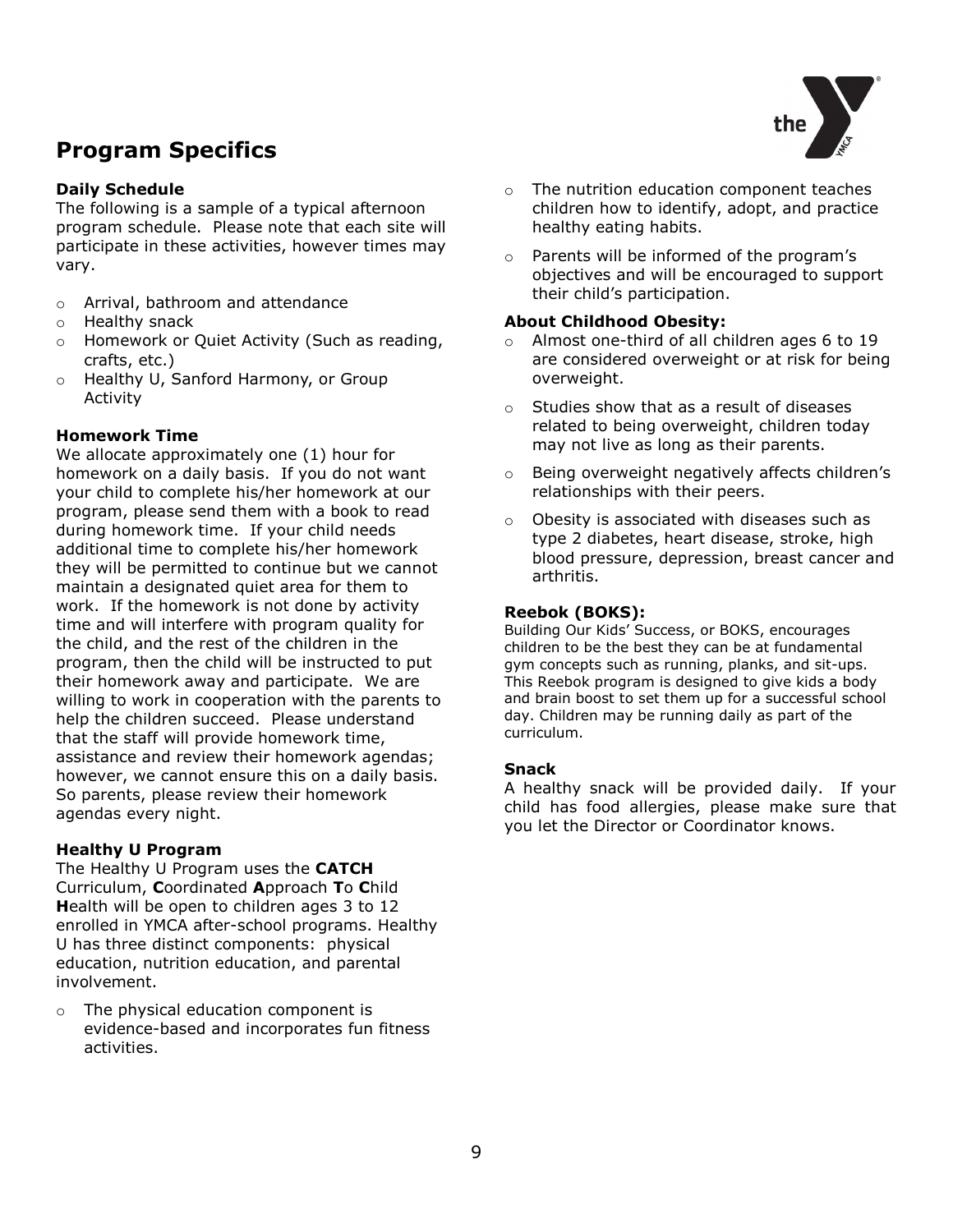

### **Attendance**

#### **Absence:**

Please let us know in advance when your child will be absent from our program so we know not to expect them.

#### **Sign In/Out:**

Your child must be signed in and out at drop off and pick up, indicating the time and signature. We will be utilizing the Remind App. Parents will text the site when they arrive for pick up, and we will bring the child out to them. Parents will not come in the building.

#### **Authorization on the Release of Children**

We will not release a child to anyone NOT on the emergency form or authorized by the parent. A child will not be released to anyone under the age of 18. We will ID anyone we do not recognize, therefore if you have someone picking up your child make sure they have photo ID with them. If there is someone prohibited from picking up your child, we must have legal documents stating the restrictions. Parents must inform the Site Coordinator or call the Child Care Annex of any changes in the authorized pick-up persons.

#### **Late Pick up Fee**

The fee for late pick-up after 5:30pm, for children, is \$1.00 per minute, per child after 5:30pm, to pay at the YMCA within a week of the charge.

#### **Late Pick up Procedure**

The YMCA will be following the State requirements (10:122-6.5) for child left after closing. Procedures to be followed by staff member(s) if the parent(s) or person(s) authorized by the parent(s), as specified fails to pick up a child at the time of the center's daily closing, shall require that:

#### **The child is supervised at all times:** Staff

members attempt to contact the parent(s) or person(s) authorized by the parent(s); an hour or more after closing time, provided that other arrangements for releasing the child to his or her parent(s) or authorized person(s) have failed, and the staff members(s) cannot continue to supervise the child at the center, the staff member shall call the Division's 24 hours Child Abuse Hotline (1-800-792-8610) to seek assistance in caring for the child until the parent(s) or person(s) authorized by the child's parent(s) or person(s) can be contacted.

#### **Refusal of Release**

The YMCA will be following the State requirements (10:122-6.5) for release of children to impaired adults. Procedures to be followed by a staff member(s) if the parent(s) or person(s) authorized by the parent(s), as specified appear to be physically and/or emotionally impaired to the extent that, in the judgment of the director and/or staff member, the child would be placed at risk or harm if released to such an individual, shall require that:

- o The child may not be released to such an impaired individual
- o Staff members attempt to contact the child's other parent or alternative person(s) authorized by the parent(s)
- o If the Center is unable to make alternative arrangements, a staff member shall call the Division's 24 hours Child Abuse Hotline (1- 800-792-8610) to seek assistance in caring for the child.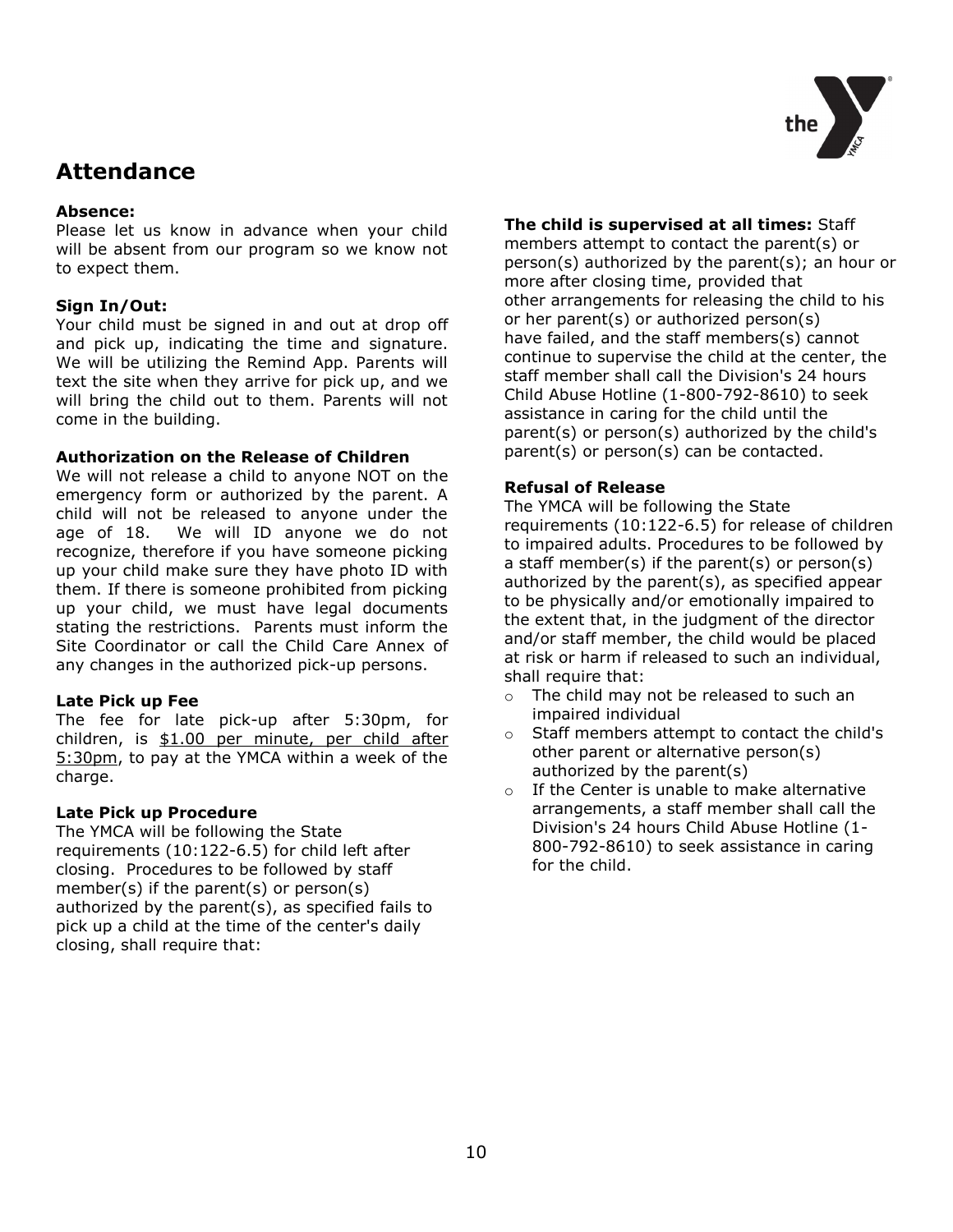#### **Policy on the Management of Communicable Diseases**

We are concerned with the health and welfare of each child. In order to prevent illness from being spread to classmates, we require that you observe our Policy on the Management of Communicable Diseases. If a child has exhibited any of the following symptoms within the last 24 hours, they cannot attend the program. If such symptoms occur at the program, you will be called to take them home. Upon notification, we require that your child be picked up within one hour whenever possible.

- o Severe pain or discomfort
- o Acute diarrhea
- o Episodes of acute vomiting
- o Elevated oral temperature of 101.5 degrees Fahrenheit
- o Sore throat or severe coughing
- o Yellow eyes or jaundice skin
- o Red eyes with discharge/ conjunctivitis (pink eye)
- o Infected untreated skin patches
- o Difficult or rapid breathing
- o Skin rashes lasting longer than 24 hours
- o Visibly enlarged lymph nodes
- o Stiff neck
- $\circ$  Severe cold with a fever, sneezing, and nose draining
- o Contagious diseases such as measles, chicken pox, mumps, or roseola

#### **Excludable Communicable Diseases (if child has any of the following, they may not attend program)**

- o Respiratory Illness
- o Chicken Pox
- o German measles\*
- o Homophiles Influenza\*
- o Whooping Cough\*
- o Mumps\*
- o Meningococcal\*
- o Strep Throat
- o Tuberculosis\*
- o Measles
- o Scabies
- o Guardia Lambia\*
- $\circ$  Hepatitis A\*
- o Salmonella\*
- o Shigella\*
- o Impetigo
- o Contact Illness
- o Gastro-Intestinal Illness

\*Reportable diseases, as specified in NJAC 10:122-7, 10(a). If your child is exposed to any of the above diseases at the program, you will be notified in writing.

Children sent home from school may not return the next day. To return to the program they must be:

- Free of symptoms for twenty-four hours without medication
- On the appropriate medication for twenty-four hours

We will not allow a child to return the day after they were sent home. When they return, we must receive a note from your health care professional stating the diagnosis, if appropriate, that your child is not contagious and/or that your child may return to the program.

#### **Lice**

The Cumberland Cape Atlantic YMCA programs are lice, nit and egg free environments. Children that have head lice, nits or eggs will not be permitted to attend the program until the condition is completely remediated.

#### **Medication**

It is best for the parents to dispense medication either before or after their child is in child care. We ask that you mention to your health care professional that the child is in child care and ask him/her to prescribe medications that can be given twice or three times a day if possible.

We will dispense medication if it is necessary and prudent and is indicated during the time the child is in care. Any medication which needs to be administered should be brought to the Site Coordinator. The INDIVIDUAL MEDICATION RECORD AND PERMISSION FORM must be completed by the parent. Prescription medication must be in the original labeled bottle with your child's name on it.